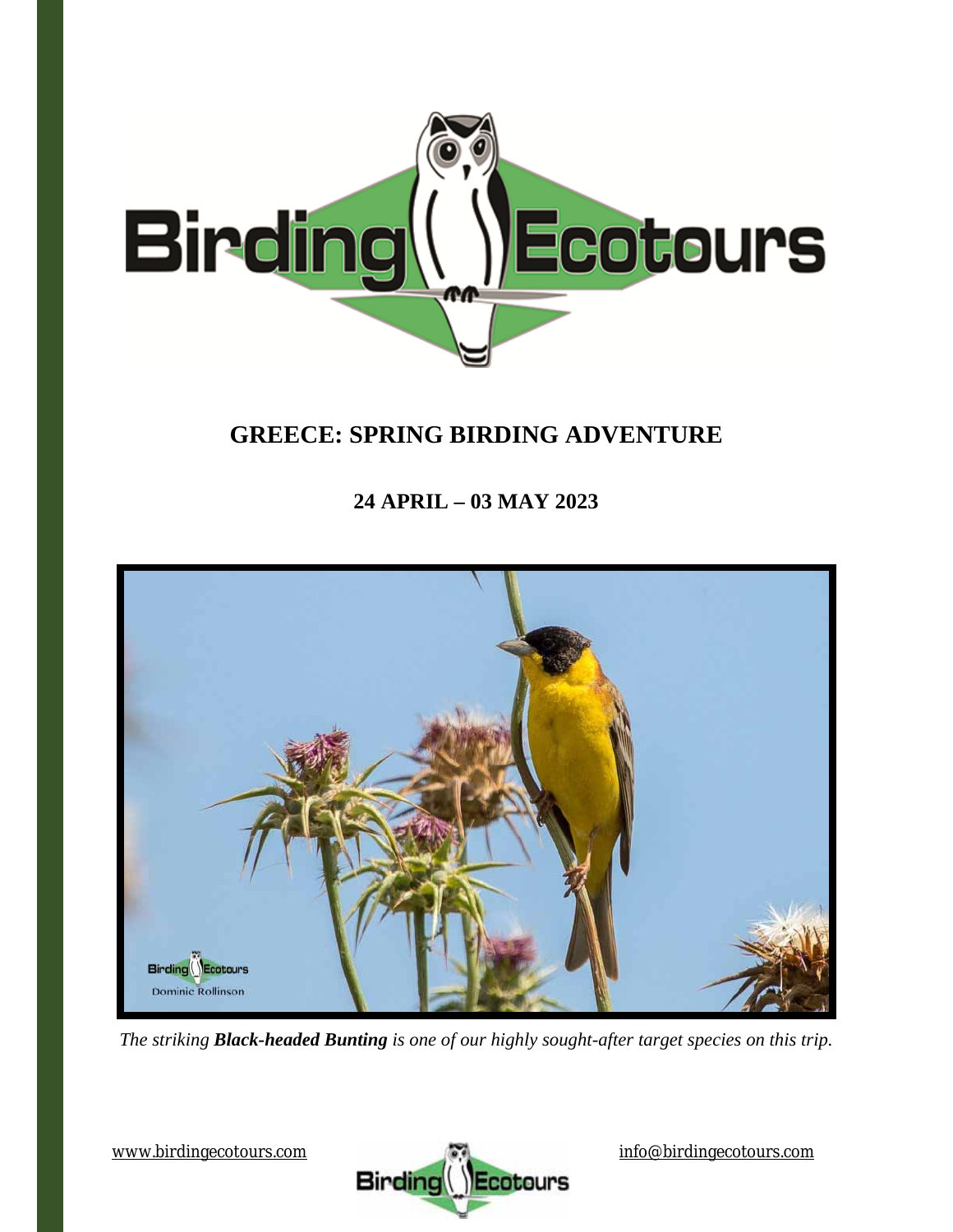Greece has one of the highest bird densities in Europe and our tour will take in the best avifauna this beautiful country has to offer, as well as the fascinating culture and history of one of the oldest civilizations on Earth. This ten-day, small group birdwatching tour will start in Athens, one of the cultural capitals of the world, which also happens to be superb for birding. Here we will familiarize ourselves with the more common European birds, as well as visit some of the best cultural spots in the city, such as the world-famous Acropolis.

We then head up to the stunning Mount Ymittos near Athens, in search of exciting species such as **Western Rock Nuthatch**, **Rüppell's Warbler**, **Eastern Orphean Warbler** , **Barred Warbler**, **Eastern Black-eared Wheatear**, **Black-headed Bunting**, and **Cretzschmar's Bunting**. This area is also a migration hotspot and supports a wide range of flora and fauna which has led to Mount Ymittos becoming a Natura 2000 protected area (the highest level of protection in Europe).

From Athens we fly north to Thessaloniki and head straight to beautiful Lake Kerkini, an Important Bird Area (IBA) identified by BirdLife International as extremely valuable for birds (and one of several IBAs we visit on this tour). The lake offers wonderful opportunities to view breeding colonies of the Near Threatened (BirdLife International) **Dalmatian Pelican** and the curiouslooking **Pygmy Cormorant**. The surrounding forest is home to six woodpecker species, including **Syrian Woodpecker**, **Grey-headed Woodpecker**, and **Middle Spotted Woodpecker**. We will also explore the nearby mountains on the Bulgarian border in search of **Sardinian Warbler**, **Eastern Subalpine Warbler**, **Eastern Olivaceous Warbler**, and **Eastern Bonelli's Warbler**.

Our next stop is Mount Pangaion where we explore the foothills, before heading up to the alpine habitats in the higher altitudes (weather/snow levels permitting). Here we will target higher elevation species that include **Common Rock Thrush**, **Water Pipit**, **Ortolan Bunting**, **Yellowhammer**, **Rock Bunting**, **Alpine Chough**, and **Rock Partridge**. While in the area we will take in the picturesque city of Kavala on the slopes of Mount Symvolo.



*Rock Bunting is a pretty little bird and it is common in mountain areas.*

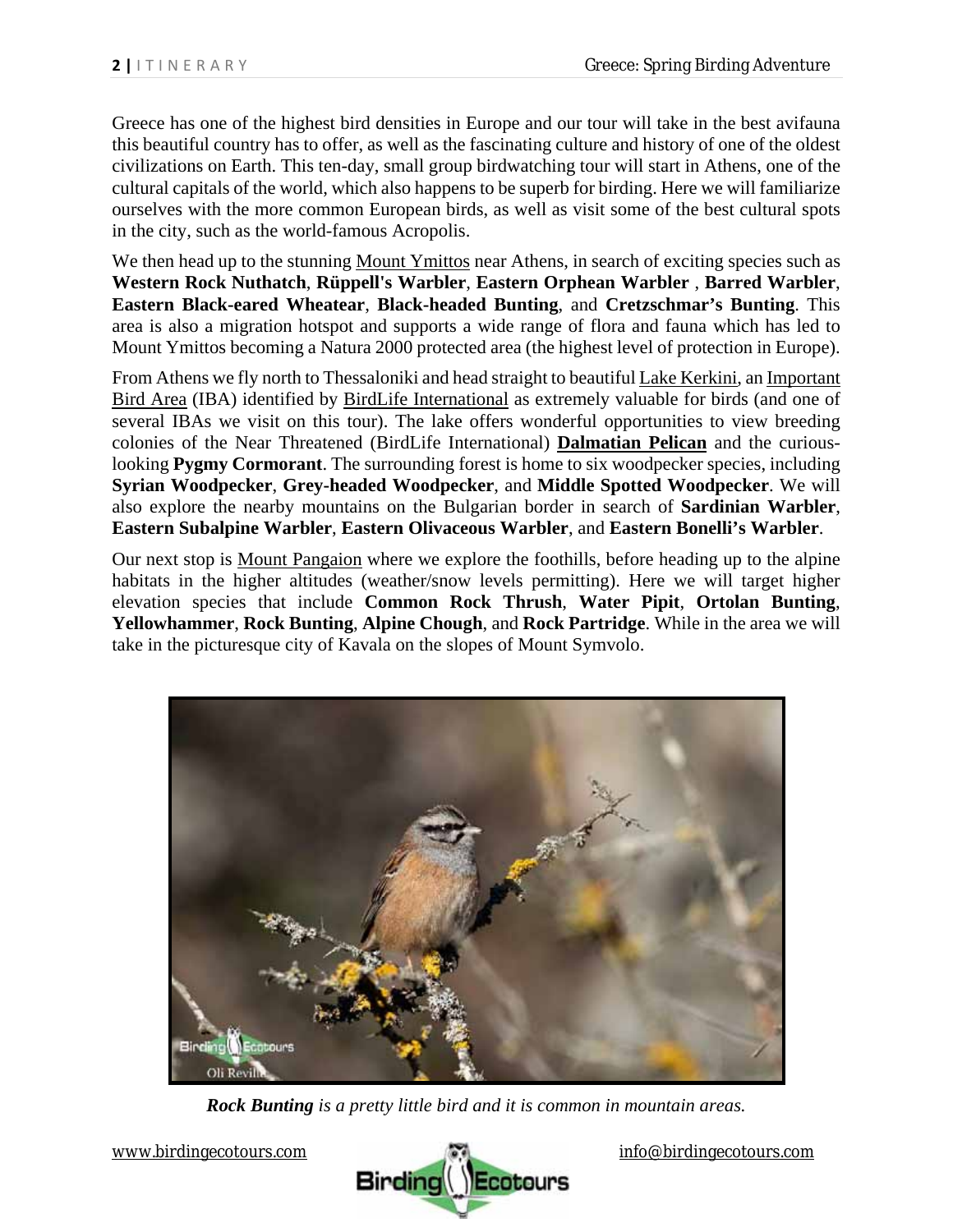Next we will visit the Nestos Delta on our way to the Evros Delta. We will take time to explore the Nestos Delta's riverine forest and lagoons which hold many exciting species including **Whitetailed Eagle**, **European Turtle Dove**, **Spur-winged Lapwing**, **Collared Pratincole**, **Montagu's Harrier**, **Eurasian Hoopoe**, **Calandra Lark**, and **Marsh Sandpiper**. We may also get lucky in spotting the striking **Golden Jackal**, a species of canid whose range spreads from Eastern Europe all the way to Southeast Asia.

While at the Evros Delta we will meet local guides who will give us an in-depth look at the management of the area and a tour where we will look for its key species including **Purple Heron**, **European Roller**, **Squacco Heron**, **Eurasian Bittern**, **Slender-billed Gull**, **Mediterranean Gull**, **Black-winged Stilt**, **Glossy Ibis**, **Greater Flamingo**, **Long-legged Buzzard**, **Sandwich Tern**, **Black Tern**, **White-winged Tern**, **Whiskered Tern**, and **Isabelline Wheatear**. We may also glimpse some of the delta's elusive mammal species including (European) **Wild Cat**, (European) **Grey Wolf**, and (Central European) **Wild Boar**.



*Griffon Vulture have benefitted massively from feeding stations and our visit to one should afford us sensational views of this huge bird of prey.* 

Nearing the end of our tour we will visit Dadia Forest, which is regarded as the best location in Europe for raptors, with a staggering 35 out of the possible 38 diurnal European raptor species recorded here, along with seven out of nine European owl species. We will also have the unique experience of visiting a vulture feeding station where we can watch the spectacle of these amazing birds in their feeding frenzies. This activity should give us great views of **Griffon Vulture**, and possibly pretty (for a vulture) **Egyptian Vulture**, and humongous **Cinereous Vulture** too.

We will finish up this tour by driving back to Thessaloniki, where the tour ends and you can catch a flight back home. However, if you want to explore more of Greece (and we highly recommend

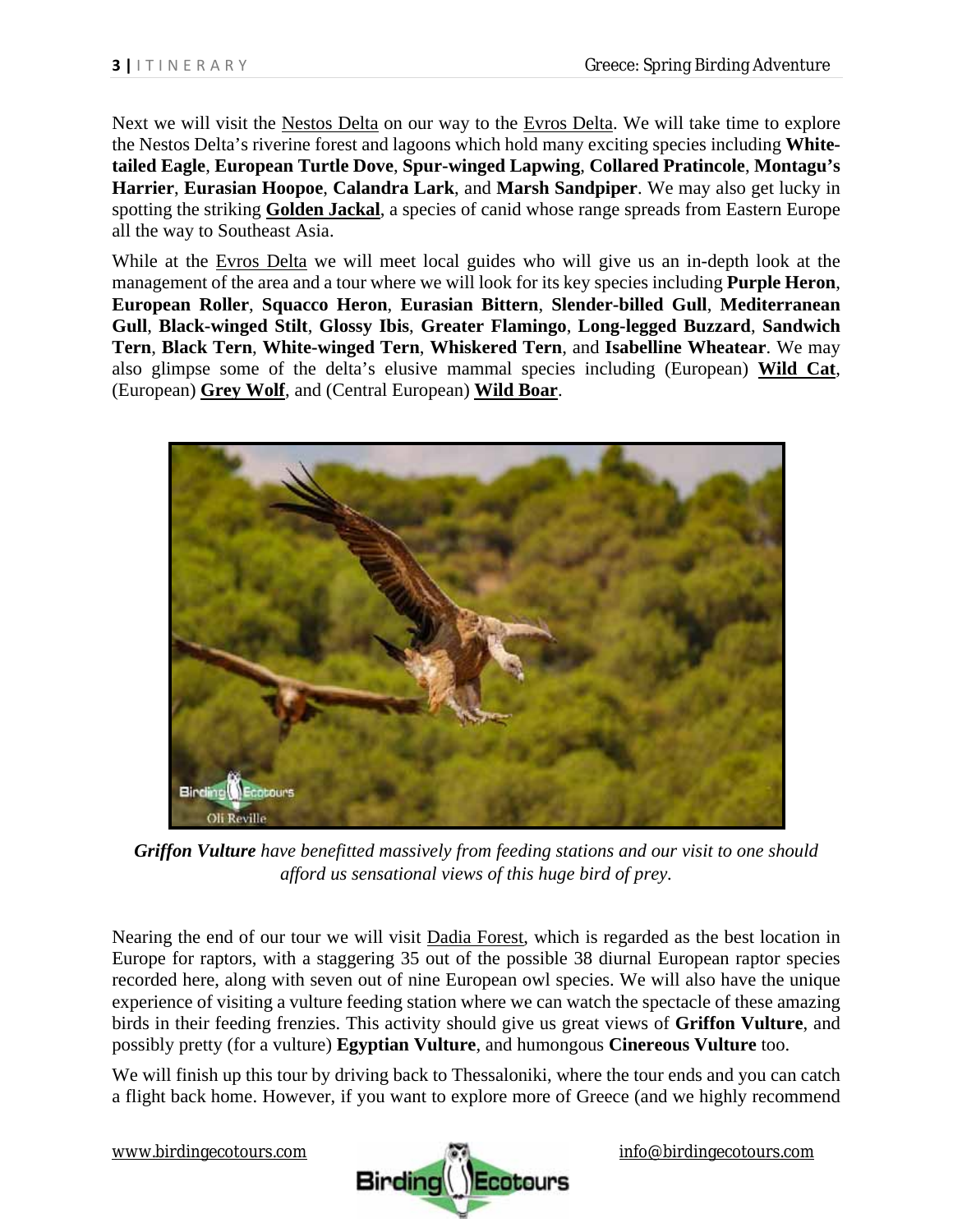it), then you can join our five-day **Greece: Lesvos in Spring Extension**, which runs immediately after this tour. This extension offers several different resident species as well as further interesting migrants, with tour highlights including **Krüper's Nuthatch**, **Western Rock Nuthatch**, **Cinereous Bunting**, **Eleonora's Falcon**, **Rufous-tailed Scrub Robin**, and much more, including the opportunity of observing the visible migration spectacle on a large scale.

#### **Itinerary (10 days/9 nights)**

#### **Day 1. Arrival in Athens**

Welcome to our Greece spring birding tour. You will be met at Athens International Airport by your Birding Ecotours tour leader and local Greek bird guide. From here you will be transferred to your hotel for the first two nights of the tour, with the rest of the day at leisure (you might wish to get your city sightseeing underway). Once the whole group has arrived, we will meet for our first authentic Greek dinner as we discuss the itinerary and help you with anything you may need. You can then use the evening to relax before we head off on our thrilling birding adventure.

Overnight: Acropolis Museum Boutique Hotel, Athens



*Western Rock Nuthatch can be seen in the hills above Athens.*

## **Day 2. Cultural highlights and European birding introduction in Athens**

After breakfast at your hotel you will be picked up and we will depart for a full-day tour to see the highlights of Athens, including the Acropolis with all of its famous monuments, the Ancient Agora, the Roman Agora, the Acropolis Museum, the Temple of Olympian Zeus, and possibly a

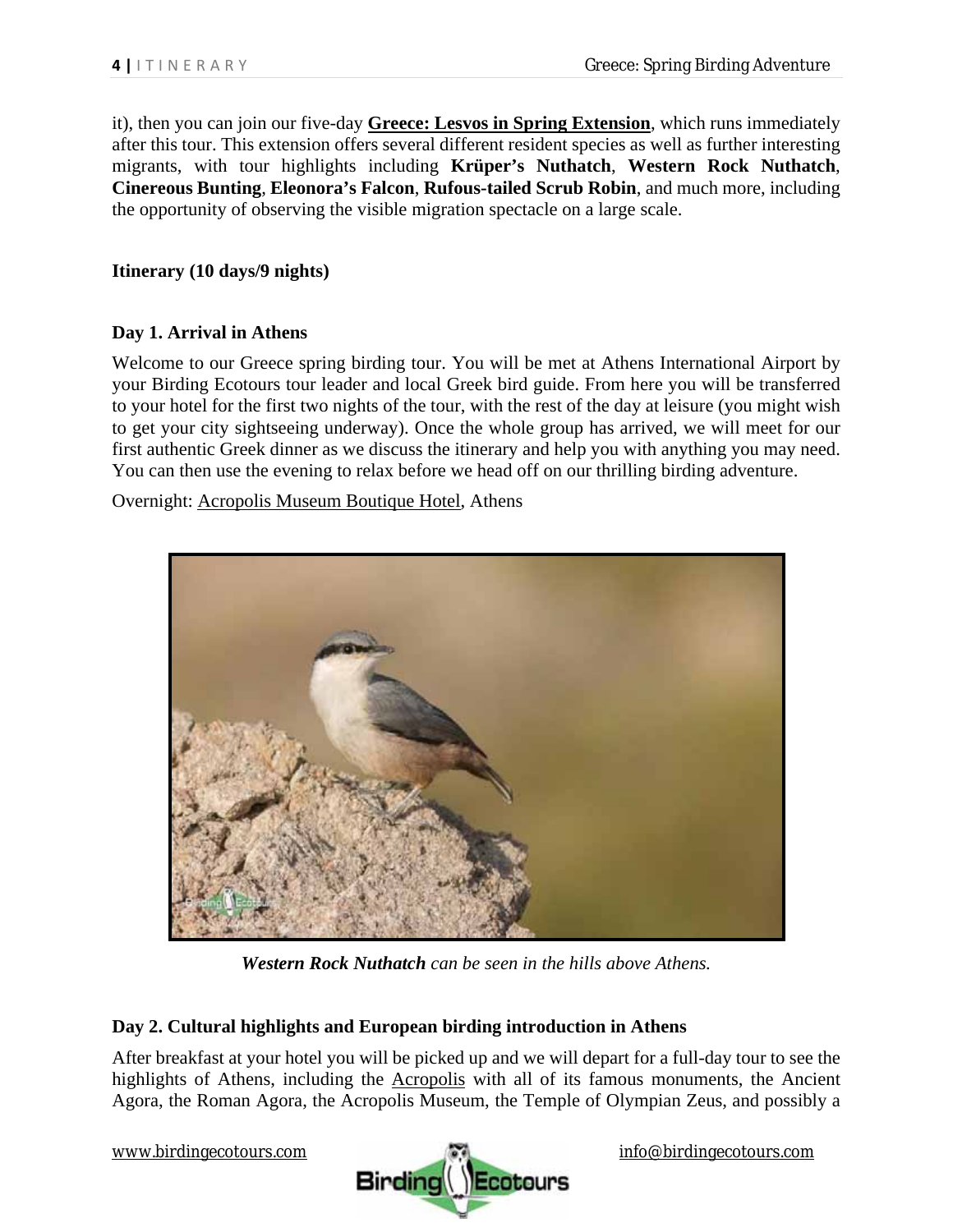visit to Marathon and the nearby wetland of Schinias, if time allows. From a birding point of view, we will familiarize ourselves with the common garden and city birds of this part of Europe, which includes **Common Kestrel**, **Common Blackbird**, **European Robin**, **Great Tit**, **Eurasian Blue Tit**, **Eurasian Blackcap**, **Sardinian Warbler**, **Eurasian Scops Owl**, and **Little Owl**. We will enjoy lunch in the famous Plaka area, and dinner will be at one of the local tavernas.

Overnight: Acropolis Museum Boutique Hotel, Athens

#### **Day 3. Athens birding and flight north to Thessaloniki**

We will spend most of the morning at Mount Ymittos near Athens, looking for specials like **Western Rock Nuthatch**, **Rüppell's Warbler**, **Cretzschmar's Bunting**, **Barred Warbler**, **Eastern Black-eared Wheatear**, and **Eastern Orphean Warbler**. After enjoying lunch in Athens, we will make our way to Athens International Airport for our short domestic flight north to Thessaloniki, from where we will be transferred to our guesthouse at Lake Kerkini. A special presentation about Lake Kerkini in the guesthouse will prove to be a great introduction to this place before we will settle in and then enjoy the local specialty cuisine at a nearby restaurant.

Overnight: Guesthouse Limnaio, Kerkini



*Grey-headed Woodpecker can be seen in the forests of northern Greece.* 

## **Day 4. Lake Kerkini and the Dalmatian Pelican**

Lake Kerkini is simply magical. An early morning sitting by the shore, watching pelicans, egrets, and herons, while being serenaded by **Common Nightingale** and **Eurasian Golden Oriole**, is a

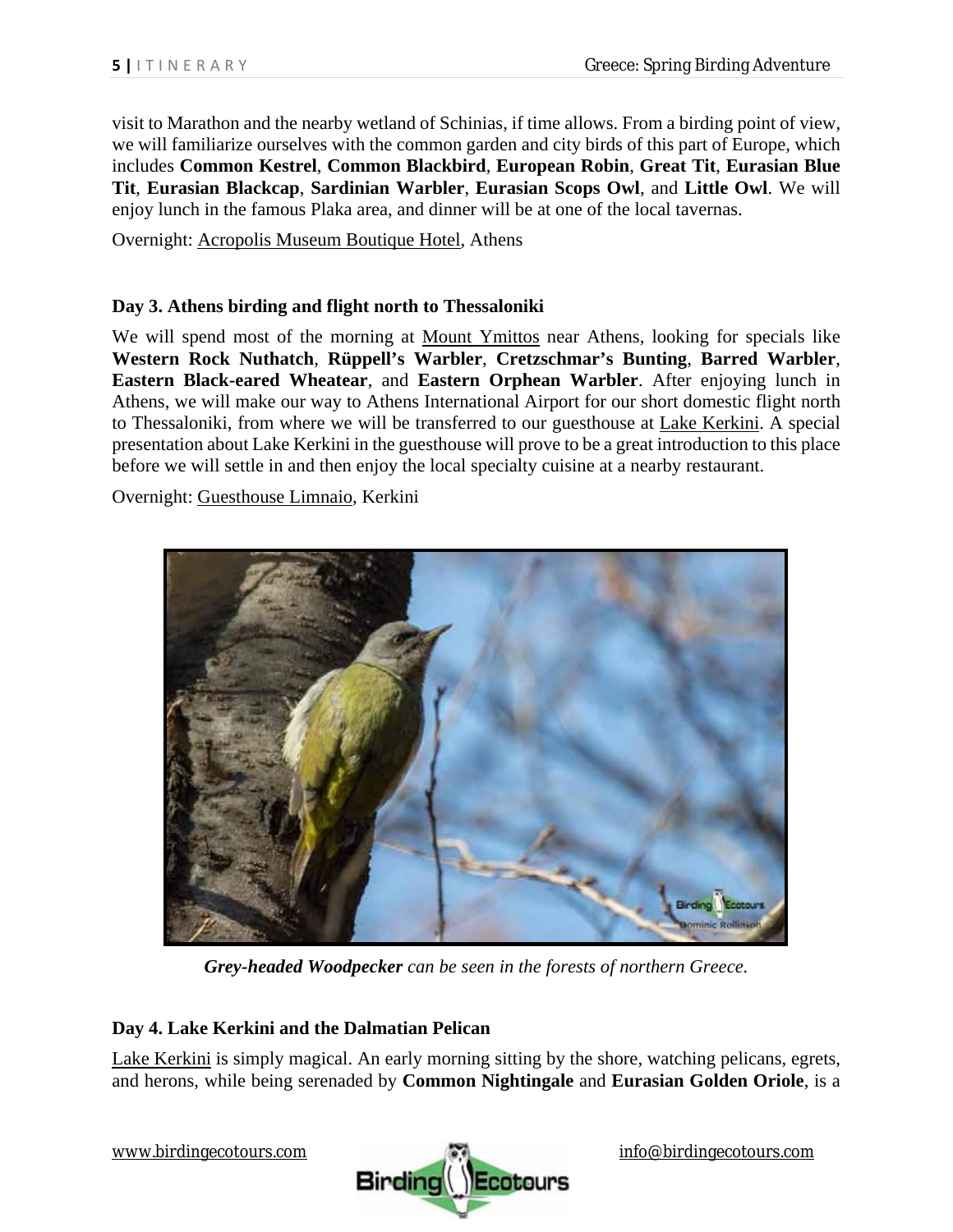real pleasure. The lake and the surrounding area have a bird list of over 300 species, and we will spend the full day (our first of two here) exploring the Lake Kerkini area.

Lake Kerkini is home to two of Europe's most iconic species, the Near Threatened (BirdLife International) **Dalmatian Pelican** and the odd-looking and fairly localized (in Europe), **Pygmy Cormorant**, both top targets. The surrounding forest area holds a wonderful diversity of warblers, including **Eastern Orphean Warbler**, **Sardinian Warbler**, **Eastern Subalpine Warbler** (a total stunner), **Eastern Olivaceous Warbler**, and **Eastern Bonelli's Warbler**, as well as **Common**  and **Lesser Whitethroats**. **Common Nightingale** and **Common Cuckoo** are never too far away either, their distinctive songs giving away their presence.

Overnight: Guesthouse Limnaio, Kerkini



*Dalmatian Pelican is the star species at Lake Kerkini. We will take a boat ride out onto the lake to enjoy fantastic close views of this huge bird (photo Lavrentis Sidiropoulos).* 

## **Day 5. Lake Kerkini boat cruise and woodpeckers**

After an early breakfast we will wrap up our lakeshore birding, before departing for a morning boat cruise on Lake Kerkini, where we will witness an incredible diversity of waterbirds. We will visit the special raft where the **Dalmatian Pelicans** breed, which allows for wonderful close-up views. The Birding Ecotours tour leader will guide you through the best ways to photograph these stunning birds with the still water of the lake giving the opportunity for sensational photos.

The extensive number of waterbird species here includes **Great White Pelican**, **Pygmy Cormorant**, **Great Crested Grebe**, **Great Cormorant**, **White Stork**, **Black-crowned Night Heron**, **Little Bittern**, **Purple Heron**, **Great** (White) **Egret**, **Squacco Heron**, **Greater Flamingo**, **Black Stork**, **Glossy Ibis**, and **Eurasian Spoonbill**.

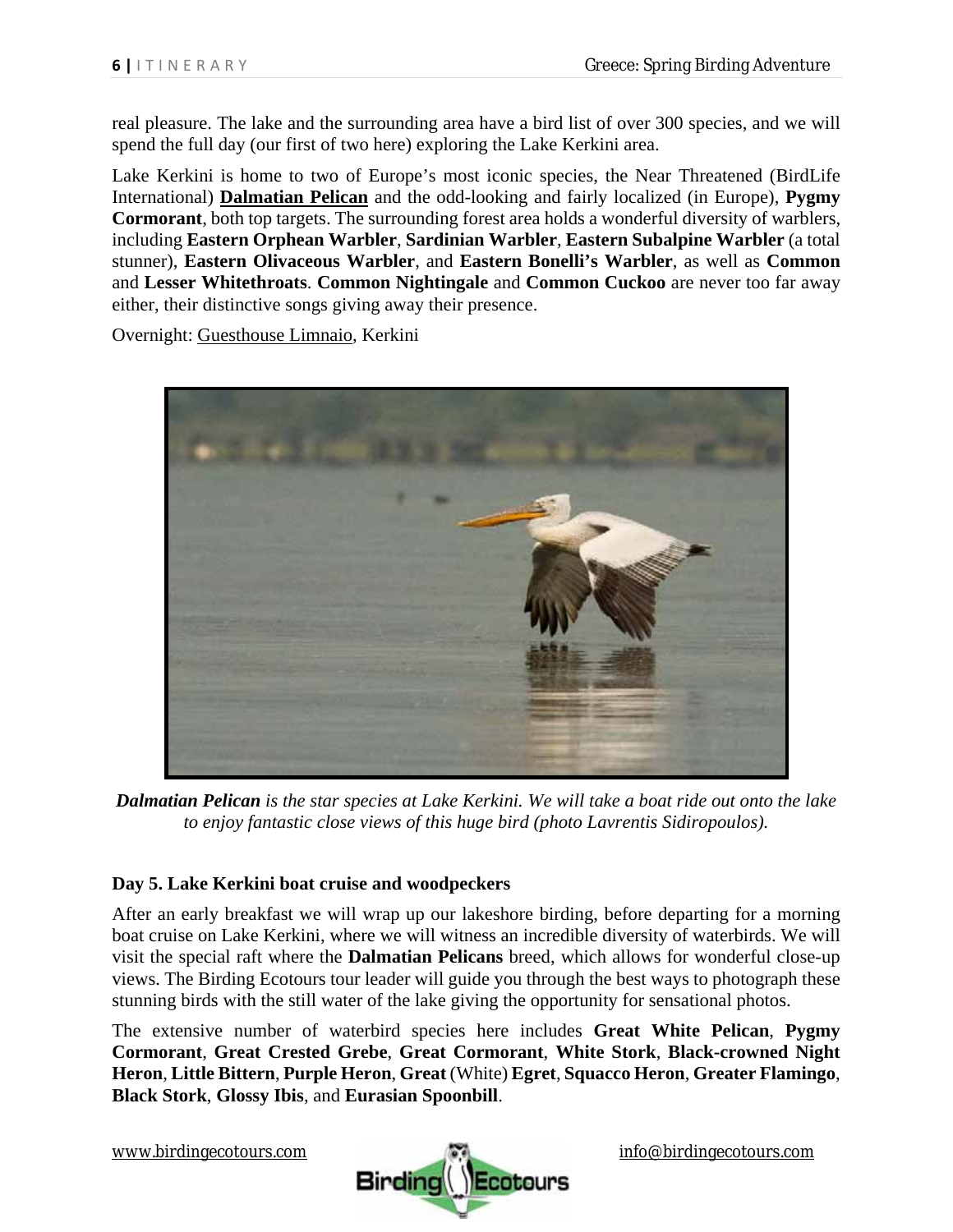After a picnic lunch we will spend the afternoon birding in the forests on the Bulgarian border, where we have the opportunity to see seven different (and all stunning) woodpecker species, these being **Great Spotted Woodpecker**, **Middle Spotted Woodpecker**, **Lesser Spotted Woodpecker**, **Grey-headed Woodpecker**, **European Green Woodpecker**, **Syrian Woodpecker**, and the huge **Black Woodpecker**. Other interesting birds to be found here include **Western Rock Nuthatch**, **Sombre Tit**, **Eurasian Penduline Tit**, and **Short-toed Treecreeper**.

Overnight: Guesthouse Limnaio, Kerkini



*Reedbeds throughout Greece are home to numerous passerines, such as the highly vocal Eurasian Penduline Tit.* 

## **Day 6. Alpine birding on Mount Pangaion and at Kavala**

After breakfast we will depart the Lake Kerkini area for Mount Pangaion. We will bird our way up the mountain, but the main focus will be on the higher slopes (weather/snow permitting), looking for, among others, **Alpine Chough**, **Ortolan Bunting**, **Yellowhammer**, **Water Pipit**, **Rock Partridge**, **Rock Bunting**, **Black Redstart**, **Tawny Pipit**, **Alpine Swift**, **Coal Tit**, and the striking **Common Rock Thrush**, males of this species glow!

From here we will depart for the town of Kavala, amphitheatrically built on the slopes of Mount Symvolo, one of the most picturesque cities in Greece, with a rich cultural heritage. After arriving in the late afternoon, we will wander on the cobbled streets, admire the medieval castle, and enjoy dinner in a fish taverna along the shore. The perfect end to what will have been another amazing day in wonderful Greece.

Overnight: Egnatia City Hotel & Spa, Kavala

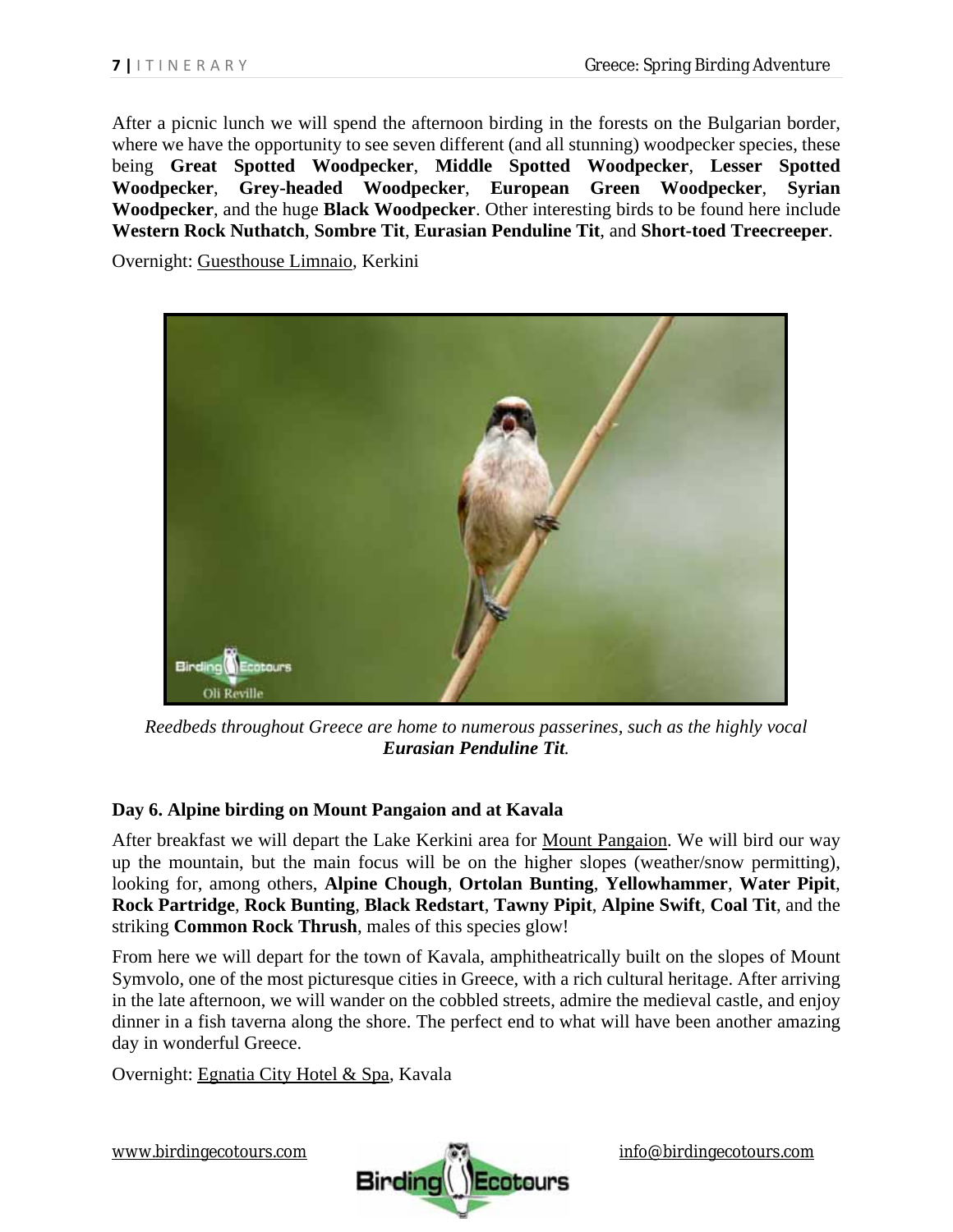## **Day 7. Nestos Delta to Evros Delta**

After a relaxing breakfast we will start two days of birding in the brilliant delta habitats in northeastern Greece. First, we will visit the Nestos Delta with its series of lagoons supporting a huge number of migrant and resident species every year.

There are too many potential species at the site for us to list here but some of the highlights we will look for include **Mediterranean Gull**, **Slender-billed Gull**, **European Shag**, **Little Tern**, **Greater Flamingo**, **Great Spotted Cuckoo**, **Eurasian Hoopoe**, **European Roller**, **Syrian Woodpecker**, **Eastern Olivaceous Warbler**, **Eastern Orphean Warbler**, **Black-headed Bunting**, **Eurasian Golden Oriole**, **Eurasian Penduline Tit**, **Spur-winged Lapwing**, **Squacco Heron**, **Long-eared Owl**, and **Little Bittern**.



*One of the stars of the spring migration is the European Roller. This species is simply an explosion of color (especially when in flight) and is a highly popular species on our tours. It is amazing to see these gorgeous birds along the roadsides as we drive around the picturesque landscapes of northern Greece.* 

The delta is also an excellent area for birds of prey, drawn here by the volume of prey on offer. Key species possible include **Western Marsh Harrier**, **Montagu's Harrier**, **White-tailed Eagle**, **Levant Sparrowhawk**, and **Lesser Kestrel**. This area is also good for shrikes, and we should see **Woodchat Shrike**, **Lesser Grey Shrike**, and **Red-backed Shrike** without difficulty. While in the delta we will keep our eyes peeled for **Golden Jackal**, an interesting canid species that ranges widely from southeast Asia to southeast Europe.

After wrapping up the morning's birding and enjoying a picnic lunch we will make our way to our next stop, the Evros Delta. The huge Evros Delta offers us the chance to see real European rarities, due to its eastern location on the border with Turkey. We will have the full day here tomorrow too.

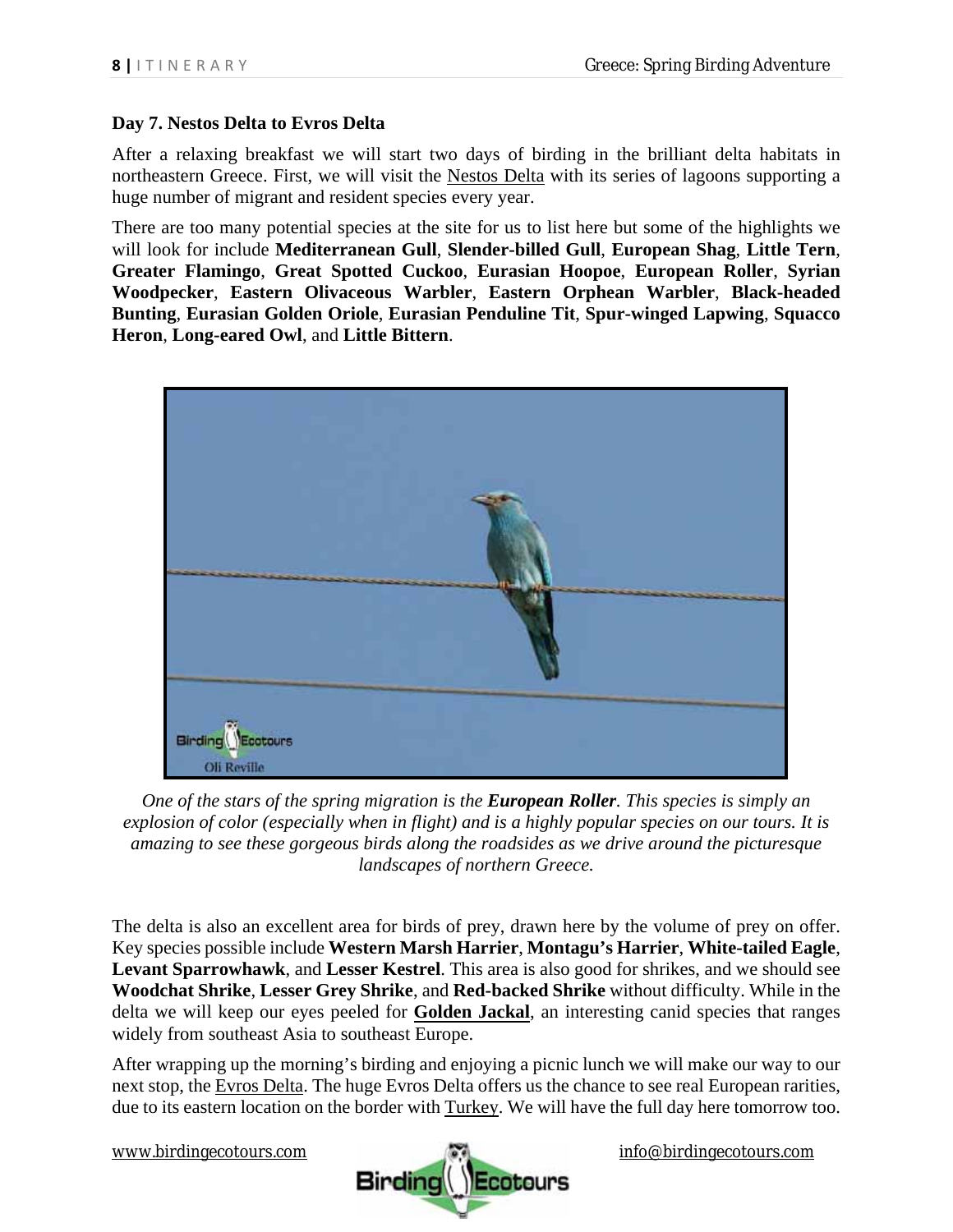Once at the Evros Delta, we will get straight into birding this large site by combining some time on a boat as well as birding by foot. The Delta's varied habitats results in a vast bird list and this should lead to some unforgettable experiences during our time here. Impressive species we will be looking out for here include **Ferruginous Duck**, **Ruddy Shelduck**, **Spur-winged Lapwing**, **Marsh Sandpiper**, **Black Stork**, **Whiskered Tern**, **Lesser Spotted Eagle**, **Pallid Harrier**, **Redfooted Falcon**, **Eurasian Penduline Tit**, **Bearded Reedling** (Bearded Tit), **Eastern Black-eared Wheatear**, **Great Reed Warbler**, **Red-breasted Flycatcher**, and **Collared Flycatcher**.

Our local team will organize a video presentation, a tour, and a boat trip on the delta for us, which will be a great introduction to the area.

Overnight: Hotel Isidora, Loutra Trianoupolis



*Red-backed Shrike is a common bird in this part of Europe.* 

## **Day 8. Evros Delta**

Today we have a full day birding in the Evros Delta, exploring the mixture of habitats present in the area. The Evros Delta is arguably Greece's premier birding site. The River Evros is the Balkan Peninsula's second largest river and this, combined with the multitude of habitats, makes it a hugely attractive area for migrant birds. In the region of 320 bird species have been recorded here and the delta is also home to several interesting and rare mammals such as (European) **Wild Cat**, (European) **Grey Wolf**, and (Central European) **Wild Boar**. It will be a thrill to see any of these.

On top of some of the species we could have seen in the area on the previous day we should also encounter several others, such as **Eurasian Oystercatcher**, **Pied Avocet**, **Eurasian Stonecurlew**, **Grey Plover**, **Curlew Sandpiper**, **Black-tailed Godwit**, **Eurasian Bittern**, **Purple Heron**, **Greater Flamingo**, **Long-legged Buzzard**, **European Roller**, **Little Tern**, **Sandwich** 

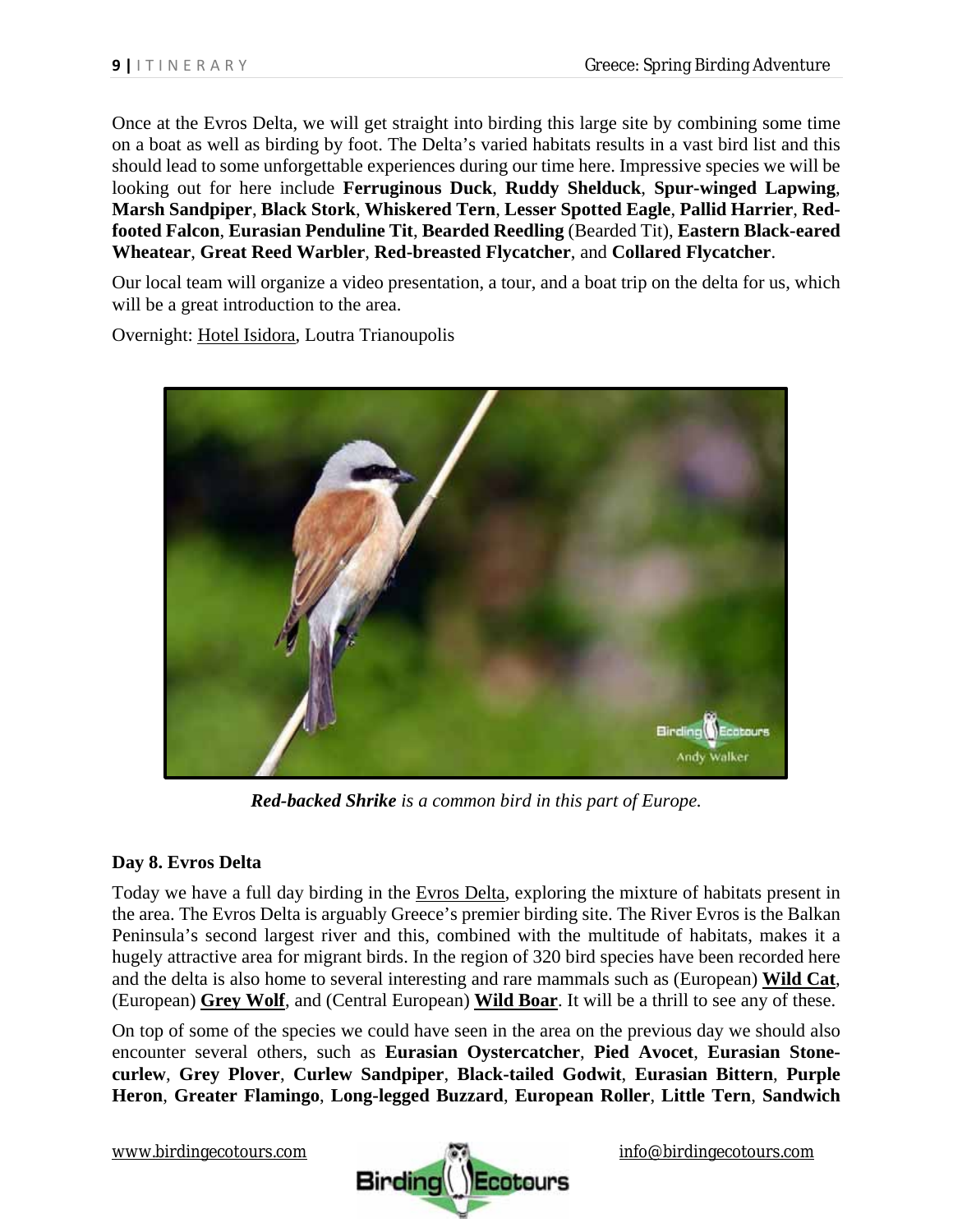**Tern**, **Black Tern**, **White-winged Tern**, **Whiskered Tern**, and **Isabelline Wheatear**. It is sure to be a very "birdy" day!

Overnight: Hotel Isidora, Loutra Trianoupolis



*Eurasian Stone-curlew is a secretive, largely nocturnal bird that we will look for on the tour.* 



*White-winged Tern is one of three spectacular 'marsh terns' possible on the tour.* 

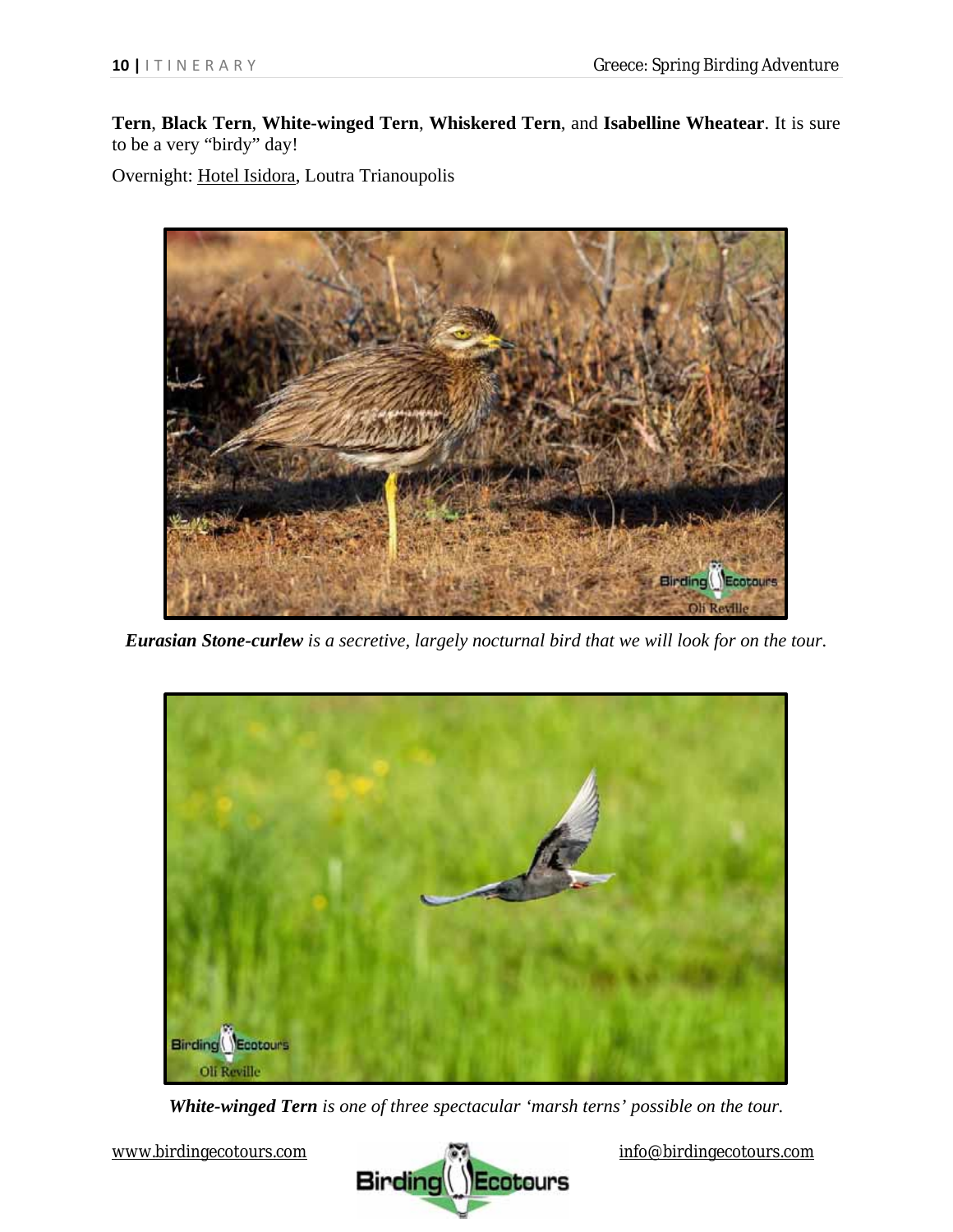#### **Day 9. Dadia Forest**

We will leave early in the morning and drive to the nearby Dadia Forest, where we will spend a full day birding. This mountainous area is one of *the* best places in Europe for the observation of birds of prey. An outstanding 35 out of 38 diurnal raptors occurring in Europe have been recorded here, along with seven out of nine owl species. To find as many of them as possible will be our focus across the day. Species regularly recorded here include **Cinereous Vulture**, **Griffon Vulture**, **Egyptian Vulture**, **Short-toed Snake Eagle**, **Golden Eagle**, **Booted Eagle**, **Common Kestrel**, **Eurasian Hobby**, **Common Buzzard**, **Lesser Spotted Eagle**, **Eurasian Sparrowhawk**, **Black Kite**, **Northern Goshawk**, **Long-legged Buzzard**, **Pallid Harrier**, **Western Marsh Harrier**, **Peregrine Falcon**, and **European Honey Buzzard**.



*The pale phase of Booted Eagle is an absolutely stunning bird of prey and we stand a good chance of seeing them in the Dadia Forest.* 

The Dadia Forest is however not just about the birds of prey and the area is home to a huge range of other species which adds to its reputation as one of Europe's top birding locations. Other key species here include **Black Stork**, **White Stork**, **European Turtle Dove**, **Common Cuckoo**, **Eurasian Hoopoe**, **European Bee-eater**, **European Roller**, **Syrian Woodpecker**, **Middle Spotted Woodpecker**, and **Chukar Partridge**.

The forest is also superb for passerines including **Ortolan Bunting**, **Crested Lark**, **Eastern Olivaceous Warbler**, **Olive-tree Warbler**, **Eastern Bonelli's Warbler**, **Barred Warbler** (the males are particularly strikingly plumaged with their bright white eye), **Eastern Orphean Warbler**, **Eastern Subalpine Warbler**, **Great Reed Warbler**, **Blue Rock Thrush**, **Eastern Black-eared Wheatear**, **Black-headed Bunting**, **Sombre Tit**, and **Masked Shrike**. The early

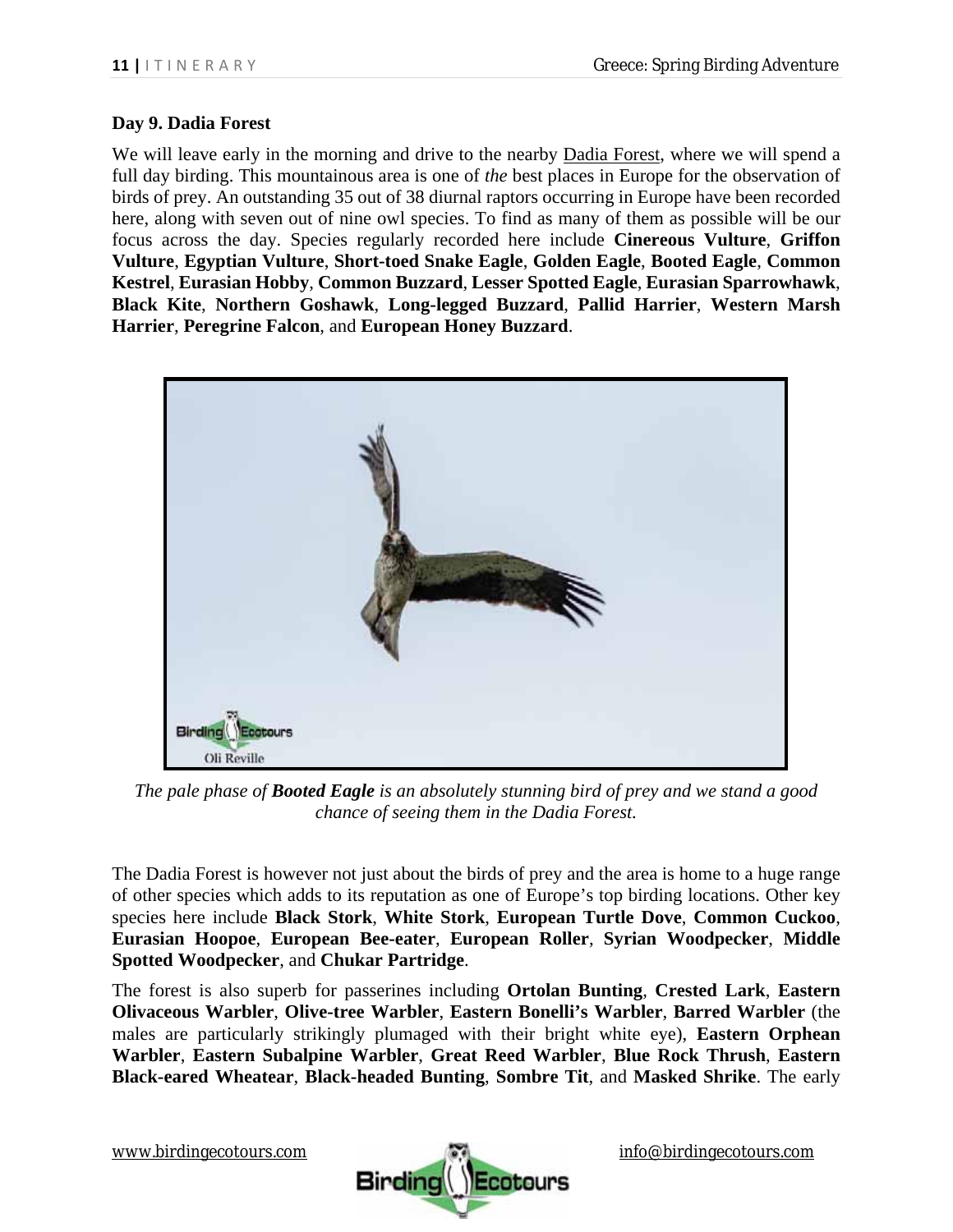morning bird song here at this time of year will be enveloping and we are sure to have an exciting time birding the area.



*The ghostly male Pallid Harrier is one stunning bird of prey!* 



*Cinereous Vulture is a giant among birds. It has a wingspan of almost 10 feet (3 meters) and stands 4 feet tall (1.2 meters) (photo Philippos Katsiyiannis)!* 

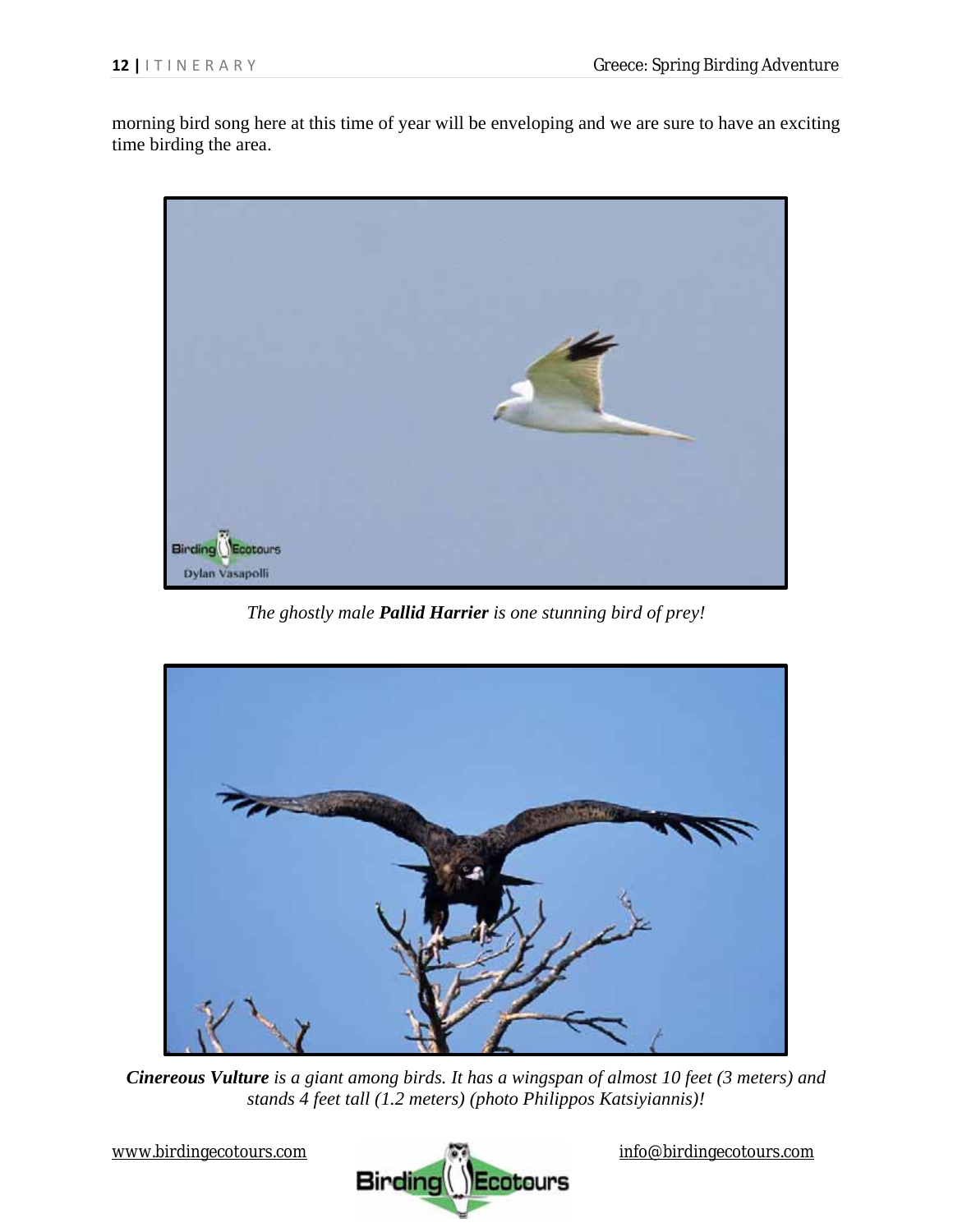While in Dadia Forest area we will also have the amazing experience of visiting a vulture feeding station where we can watch the spectacle of these amazing birds as they come to feed. This should give us some great views of **Griffon Vulture**, with other species such as **Egyptian Vulture** and **Cinereous Vulture** possible too. If we are lucky, we may even observe **Eastern Imperial Eagle**, and **Golden Eagle** here, two spectacular apex predators.

The woodland here is also home to plenty of other widespread and common European species such as **Eurasian Woodcock**, **Song Thrush**, **Mistle Thrush**, **Common Blackbird**, **European Robin**, **Eurasian Jay**, **Eurasian Wren**, **Common Firecrest**, **Goldcrest**, **Eurasian Blue Tit**, **Great Tit**, **Black Redstart**, **Hawfinch**, **Common Chaffinch**, **European Goldfinch**, **European Greenfinch**, **Eurasian Siskin**, and **Common Linnet**. In the late afternoon we will have a short drive back to our hotel.

Overnight: Hotel Isidora, Loutra Trianoupolis



*With all the amazing migrants and localized residents on this Greece tour, we will not want to forget about the stunning widespread European birds, such as this Eurasian Blue Tit that are equally gorgeous.* 

## **Day 10. Drive to Thessaloniki and departure**

Today we will depart for Thessaloniki, with stops at wetlands along the way as well as a picnic lunch en route. After lunch we will make our way to the Thessaloniki International Airport where we should arrive around mid-afternoon for our outbound flights, either home (please liaise with us before booking your late afternoon/evening flight), or your continued travel in Greece (which we would highly recommend). If you would like to extend your time in Greece, we would love to host you on our **Greece: Lesvos in Spring Extension**, this short trip will pick up the island specials

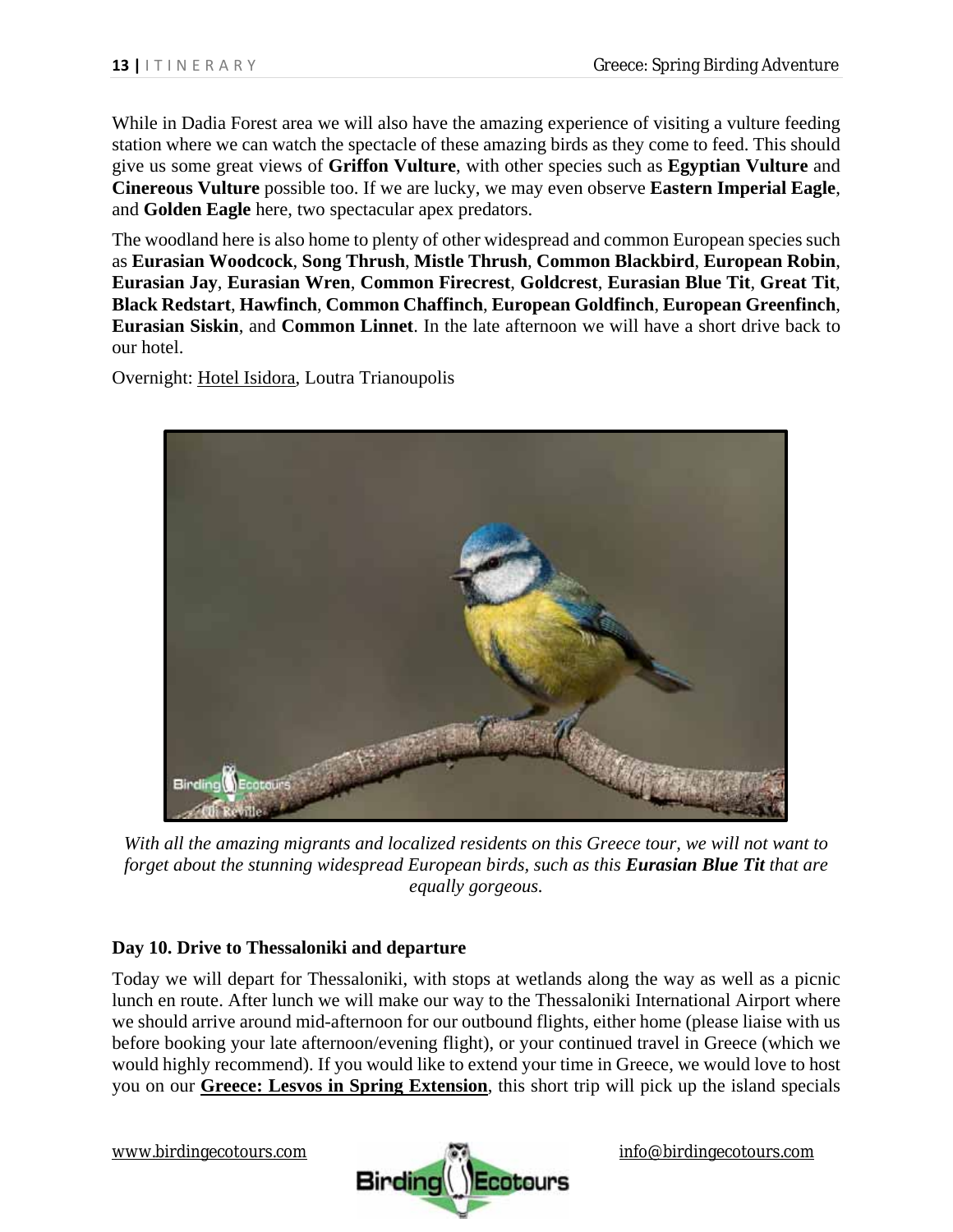such as **Cinereous Bunting**, and **Krüper's Nuthatch**, as well as a myriad of spectacular and sought-after migrants.

Prior to leaving, the local guide and Birding Ecotours tour leader will be on hand to answer any questions relating to the trip list or identification of species we have seen on the tour.

Overnight: Not included (we can book you an extra night in Thessaloniki or Athens if required).

*Please note that the itinerary cannot be guaranteed as it is only a rough guide and can be changed (usually slightly) due to factors such as availability of accommodation, updated information on the state of accommodation, roads, or birding sites, the discretion of the guides and other factors. In addition, we sometimes must use a different international guide from the one advertised due to tour scheduling.* 

| <b>Duration:</b>                          | 10 days                                                                |
|-------------------------------------------|------------------------------------------------------------------------|
| <b>Group Size:</b>                        | $4 - 8$                                                                |
| Dates:                                    | 24 April - 03 May 2023                                                 |
| Start:                                    | Athens International Airport Eleftherios Venizelos, Athens, Greece     |
| End:                                      | Thessaloniki International Airport, Thessaloniki, Greece               |
| <b>Prices:</b>                            | $\Theta$ , 215 per person sharing – based on 4 - 8 participants (2023) |
| Single Supplements: $\bigoplus$ 55 (2023) |                                                                        |

#### **Price includes**:

All accommodation (day 1 until day 9 as described above, or similar) Meals (from dinner on day 1 until breakfast on day 10) Drinking water – please bring a refillable water bottle Entrance fee for the Acropolis Museum & Acropolis ancient site Expert tour leader Local bird and wildlife guide fees Birdwatching site entrance fees (e.g. nature reserves, national parks, vulture feeding observatory) Lake Kerkini and Evros Delta boat trip, and travel permits All ground transport and tolls/taxes while on tour, including airport pick-up and drop-off